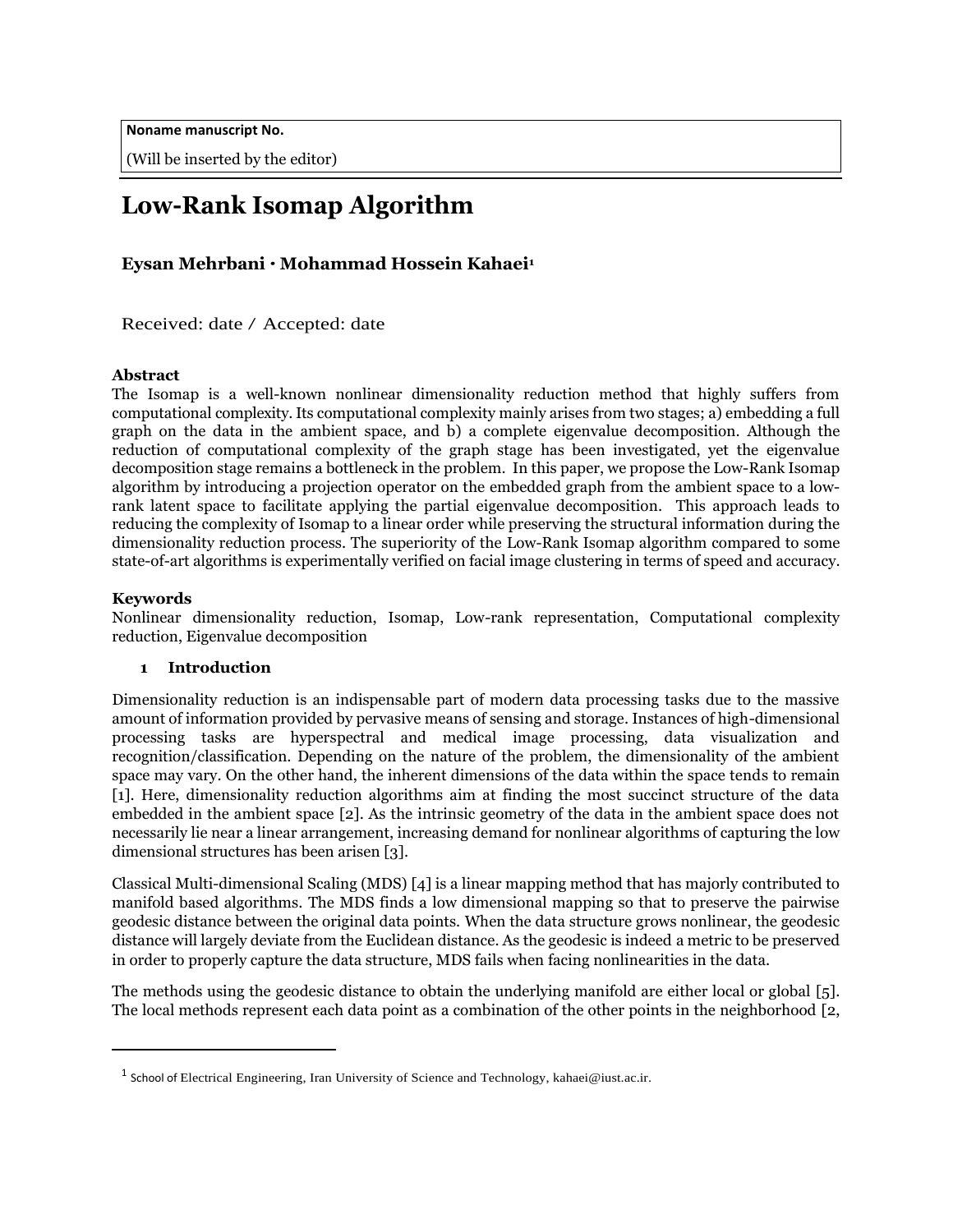6], whereas the global methods seek the overall geometry of the data as a whole [7]. Isomap is a global method built upon the MDS model by computing the geodesic distance as a preserving metric. The geodesic is calculated by constructing a graph based on the global graph structure of the data. The weight to each edge is then calculated using common shortest path finding algorithms such as the Dijkstra or A\* [7]. Ultimately, a linear mapping is performed onto a low-dimensional space so that to preserve the graph edge weights.

The global Isomap highly suffers from computational complexity due to the time consumption of graph building and geodesic distance estimation, especially when the number of observations grow large. Many attempts have been made to reduce the complexity of this algorithm by specifying a geodesic distance metric exclusively to the data point is one neighborhood. The neighborhood setting for each data point is a connection network to its k-nearest neighbors where the distance to each locally adjacent observation is the shortest path length. In the following section a general overview of the variations over the basic Isomap algorithm is presented., Then, this paper argues about the impracticability of the previous methods with the most accurate outcomes and proposes a novel method with computational complexity of order *N*.

The remnant of this paper is organized as follows. In Section 2 the computational complexity of the Isomap algorithm and the potential problems are studied. In Section 3 the proposed method is studied and in Section 4 numerical results are presented. A. Section 5 concludes the paper.

#### **2 Isomap and Computational Complexity**

Formally speaking, for a set of observations  $\mathbf{X} = [\mathbf{x}_1, \mathbf{x}_2, ..., \mathbf{x}_N]$  with  $\mathbf{x}_i \in \mathbb{R}^M$ ;  $i = 1, 2, ..., N$ , the dimensionality reduction problem maps all the data points in the ambient space –which normally is of high dimensionality *M* - onto a latent space of lower dimensionality *m* as the solution to the optimization problem of (1).

$$
\min_{\mathbf{X}\in\mathbb{R}^m}\sum_{l\neq k}(d(\mathbf{x}_l-\mathbf{x}_k)-d(\mathbf{x'}_l-\mathbf{x'}_k))^2
$$
\n(1)

Where  $X' = [x'_1, x'_2, ..., x'_N]$  with  $x'_i \in \mathbb{R}^m$ ;  $i = 1, 2, ..., N$  denote the mapped data points onto the latent space. This optimization problem aims at preserving the locality information of the data structure in the course of projection. In MDS, the locality information is considered as the neighborhoods established upon the Euclidean distance metric [12], whereas Isomap and its variants in discrete applications use graphical distance based on a graph defined as below given a specific definition of the neighborhood.

$$
d_G(\mathbf{x}_i, \mathbf{x}_j) = \begin{cases} d_X(\mathbf{x}_i, \mathbf{x}_j) & \text{if } \mathbf{x}_i \text{ and } \mathbf{x}_j \text{ are neighbors} \\ \infty & \text{otherwise} \end{cases}
$$

As the number of data points increases, the graphical distance will be a better approximation of the geodesic distance. On the case of computing the genuine geodesic, the distance between observations outside a particular local neighborhood can be obtained using the Floyd-Warshall algorithm [8]. In this research however, the graphical distance is considered as an approximation of the geodesic. All the distances are stored in a matrix  $D_N$  which is converted to a positive definite Gram matrix using (2) The Gram matrix is then decomposed into its spectral components by the Eigen value decomposition (EVD) and projected onto the subspace of its principal values [5].

$$
B = -\frac{1}{2} H d_M H, \text{ where } H = I - \frac{1}{N} 11^T. \tag{2}
$$

Computing  $D_M$  has a complexity of order  $N^3$  in addition to  $N^3$  order computations for the EVD [9] where N is the number of observations. This, in turn, makes the implementation of the Isomap practically unmanageable when facing high-dimensional datasets which are normally required to solve complicated processing tasks. A series of extensions have been made on most of the classical dimensionality reduction methods based on selecting a subset of landmark point out of the data in order to reduce the computational complexity of computing  $D_M$  [3, 11]. Specifically, about the Isomap, it is suggested to select a set of random points throughout the space covered by the observations [7, 13]. The data graph and neighborhoods are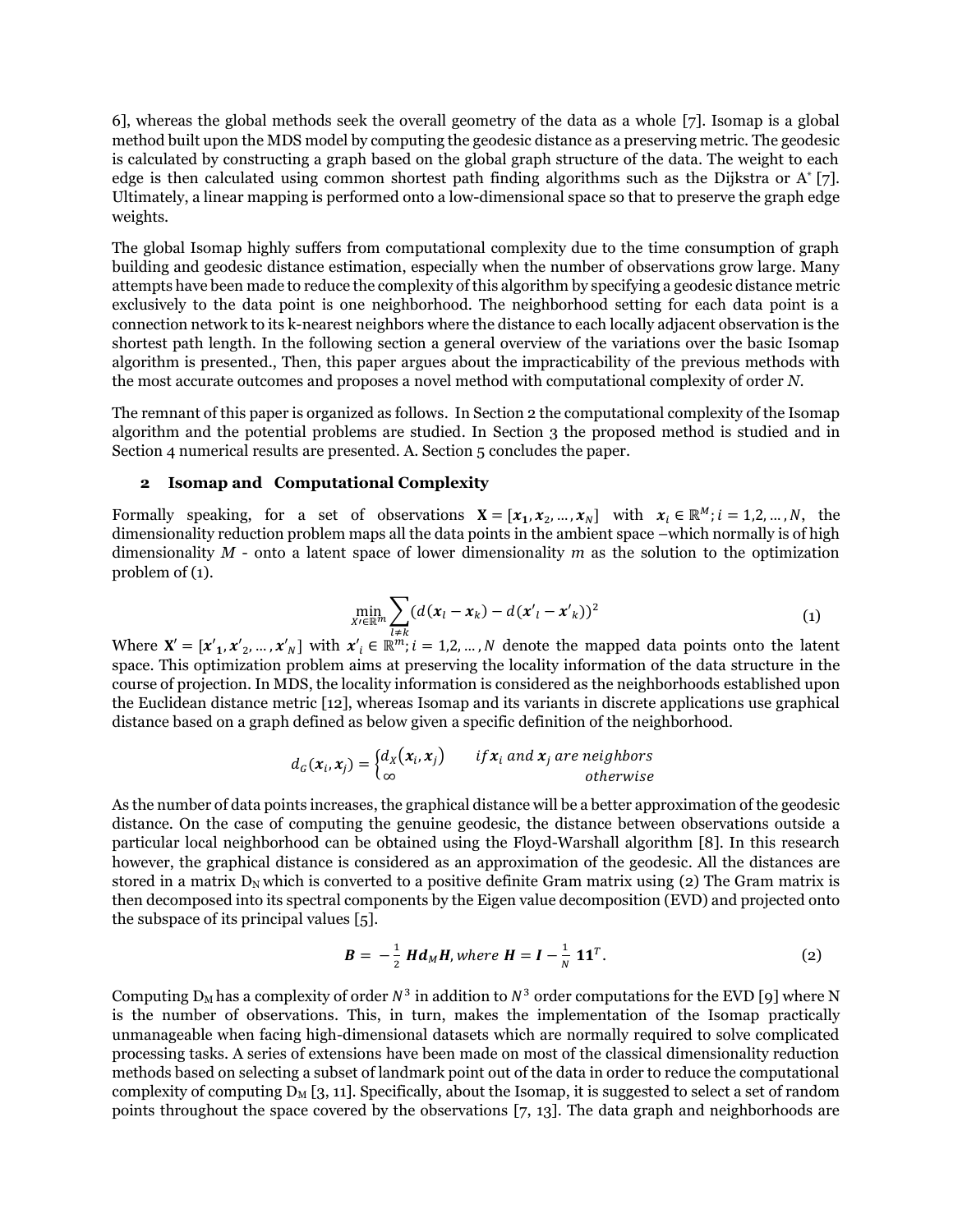henceforward constructed around the landmarks, *i.e.*, instead of computing all the pairwise distances and storing them in  $D_N \in \mathbb{R}^{N \times N}$  with  $d_{ij} = d_X(x_i, x_j)$ , the distances from the landmarks to the points to their k nearest neighbors are computed and stores in  $D_{kN} \in \mathbb{R}^{k \times N}$  where k indicates the number of landmark points. The short path trees in this algorithm are drawn from the landmarks to all the other data points using Dijkstra's algorithm. As a result, the complexity order of the Isomap algorithm is reduced to  $KM^2$  with K the number of landmarks and M the dimensionality of the ambient space.

The random choice of landmarks may lead to some of them being either too close or too far from one another. Shi et. al. suggests a revision step of removing the initially selected landmarks which are included in the neighborhood of another landmark [13]. When defining the neighborhood as the K-nearest observations, some points with a short Euclidean distance and a large geodesic might be included in the network around an observation. This issue is referred to as a short circuit in [13] and is tackled by defining a density metric around each point-to-point path. The paths with a low density around are most likely to be short circuits. Therefore, in the Robust Landmark Isomap [13], Removes the paths which data density around them is lower than a specific threshold. These paths tend to connect the outliers to other observations.

Selection of landmarks plays a major role in proper representation of data, and thus their forthcoming interpretations. In order to overcome the improper distribution of landmarks along the data space, Manazhy suggests to apply K-means clustering and set the cluster centroids as the landmarks [5]. The centroids  $\mu_i$  of the clusters  $c_i$  are the solution to the optimization problem in (3).

$$
\underset{c}{\operatorname{argmin}} \sum_{i=1}^{N_C} \sum_{x \in c_i} d(x, \mu_i). \tag{3}
$$

where  $d(x, \mu_i)$  denotes the Euclidean distance measure.

In [10], Isomap was specifically extended for the classification tasks where each data point is represented by its geodesic distance to all the other points. The finally formed adjacency matrix is then transformed into a lower dimensional subspace so that to maximize the distinguishability between the classes. This transformation is formulated by the Fisher's linear discriminant analysis (FLDA) mapping.

Inspired by [10], Manazhy also extends the clustered landmark Isomap by concatenating an FLDA block to the aforementioned method. According to [5] the within-class and between-class variances in the clustered landmark FLDA Isomap are calculated as given in (4) and (5).

$$
\mathbf{S}_B = \sum_{i=1}^{N_C} N_i (\boldsymbol{\mu}_i - \boldsymbol{\mu}) (\boldsymbol{\mu}_i - \boldsymbol{\mu})^T,
$$
\n(4)

$$
S_W = \sum_{i=1}^{i=1}^{N_C} \sum_{x_k \in c_i} (x_k - \mu) (x_k - \mu)^T,
$$
\n(5)

where  $\mu$  is the mean value of all the samples and  $\mu_i$  is the mean values of samples in the *i*'th cluster.

Ultimately the projection matrix is given by (6).

$$
W_{FLD} = \underset{W}{\text{argmax}} \frac{|W^T S_B W|}{|W^T S_W W|}. \tag{6}
$$

Solving analytically for the projection map of  $(6)$ , the columns of  $W$  will correspond to the generalized eigenvectors of  $S_B$  and  $S_W$ . The projection matrix  $W \in \mathbb{R}^{M \times m}$  is finally obtained by selecting the set of  $m$ eigenvectors corresponding to the *m* largest generalized eigenvalues of  $S_B$  and  $S_W$ .

This closed-form solution however is hard to compute because the generalized EVD problem is of computational complexity order of  $N<sup>3</sup>$ . As was initially claimed, the ambient space normally attains high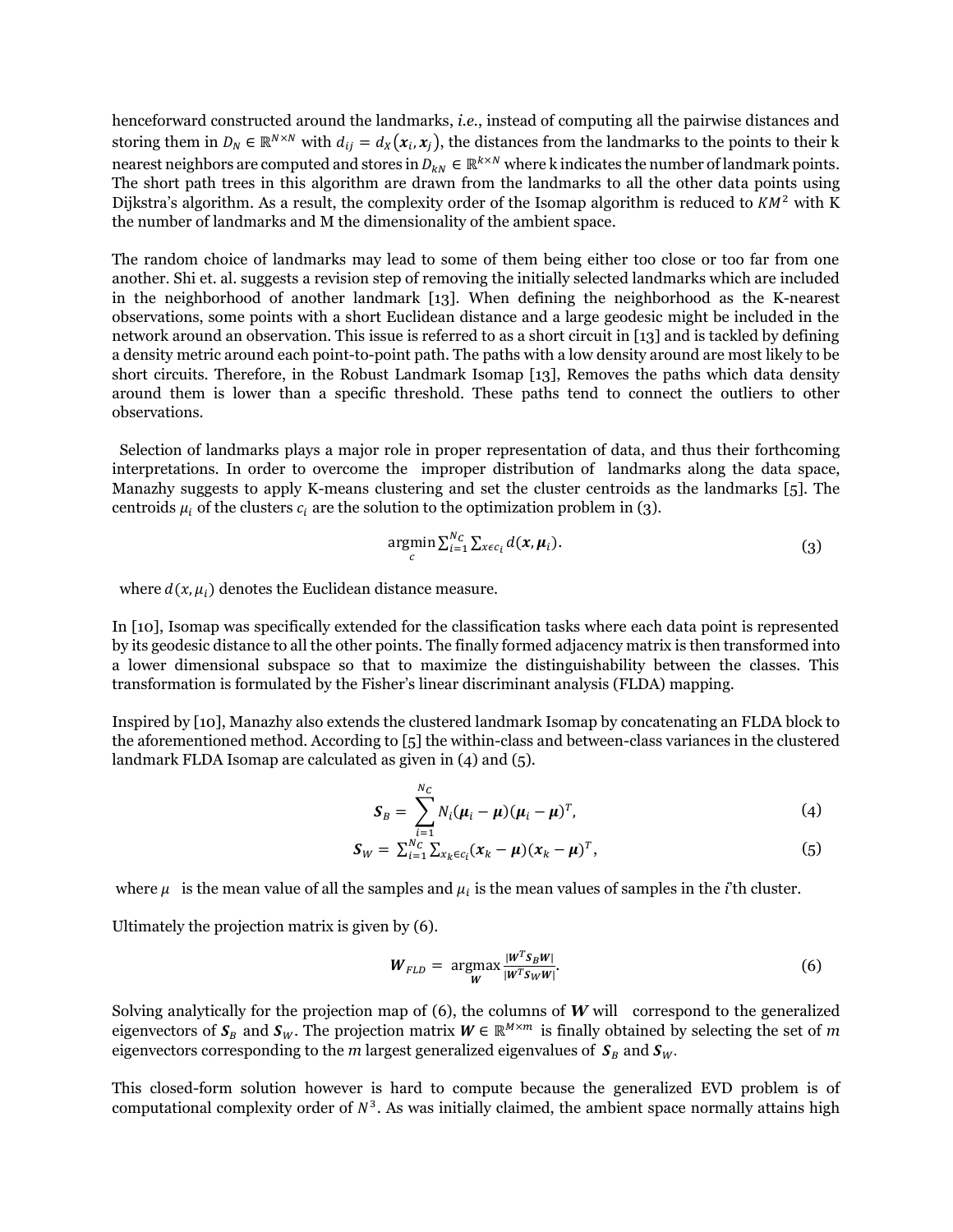dimensions which poses great difficulty on solving for generalized Eigenvectors. As in this context  $S_B$  and  $\mathbf{s}_w$  tend to be of full rank with non-decaying eigenvalues, partial decompositions are not possible. Thus, the bottleneck of the generalized EVD will remain a major issue of the computation process.

## **3 Low-Rank Isomap (Proposed)**

It is a general assumption over many real-world datasets that the underlying geometrical structure of the observations lie in/near a union of low-dimensional subspaces [14]. Benefited from this fact, the Low-Rank Representation (LRR) problem characterizes the basis vectors of a set of linear subspaces the union of which establishes the most similar structure to the underlying geometry of the data [15-18]. The characterized union of linear subspaces is primarily used for subspace clustering and semi-supervised classification in the literature [15-18]. However, in this paper, we discuss how this problem is equivalent to establishing a corresponding graph in a lower dimensional space. The low-dimensional graph is modeled with a low-rank coefficient matrix which holds the major information of the complete structure. Later on, we show that the partial eigenvalue decomposition of this low-rank matrix is equivalent to the complete EVD of the pairwise distance matrix  $D_{KN}$  in the Isomap problem to achieve a lower computational complexity, where *K* is the number of landmarks and *N* shows the number of observations.

This paper studies the application of the LRR to concentrate the geometrical structure information in the first few generalized eigenvalues of  $S_B$  so as to allow the use of partial generalized value decomposition. Solving for only the first few generalized eigenvalues reduces the computational complexity of the Landmark Extended Isomap [5], leading to the proposed Low-Rank Isomap algorithm.

### **3.1 Low-Rank Representation**

According to the LRR problem for a matrix  $S = [s_1, s_2, ..., s_N]$  with  $s_i \in \mathbb{R}^M$ ;  $i = 1, 2, ..., N$  can be modeled as  $S = SZ + E$  where  $Z \in \mathbb{R}^{N \times N}$  is the coefficients matrix and  $E \in \mathbb{R}^{M \times N}$  is the reconstruction error matrix. If a nontrivial solution can be found for  $Z$ , maintaining the reconstruction error small,  $S$  is then said to be selfexpressive [11]. This means that every column can be reconstructed by linear combination of the other columns with a negligible error. In order to avoid the trivial solution of  $Z = I$ , we impose a set of constraints on the optimization problem such as low-rankness and sparsity. A variety of conditions in the specific application of image clustering is studied in [11, 19-22]. We use a basic definition of the LRR problem defined as in (7).

$$
\min_{Z,E} rank(Z) + \lambda ||E||_1 \quad s.t. \quad S = SZ + E. \tag{7}
$$

As the  $rank(.)$  function is not convex, we relax it by using the nuclear norm given by (8).

$$
\min_{\mathbf{Z}, E} \|\mathbf{Z}\|_{*} + \lambda \|\mathbf{E}\|_{1} \quad s.t. \quad \mathbf{S} = \mathbf{SZ} + \mathbf{E}.\tag{8}
$$

Intuitively speaking, the low-rankness of  $Z$  implies the limited number of the subspaces around the union of which the columns of S are distributed as M dimensional points. A constraint of sparsity can also be added to the basic problem in order to encourage reconstruction of each column using only the most similar columns to it in terms of the Euclidean distance. If **Z** is viewed as the adjacency matrix of an *N*-dimensional graph with *N* nodes, then the reconstruction of each node is performed using the closer nodes in the Euclidean space, maintaining a lower number of edges and avoiding long edges. A constraint of nonnegativity will limit the reconstruction of each node based on the neighbors which form a convex set. Application of both of these constraints can lead to better results in terms of the reconstruction error,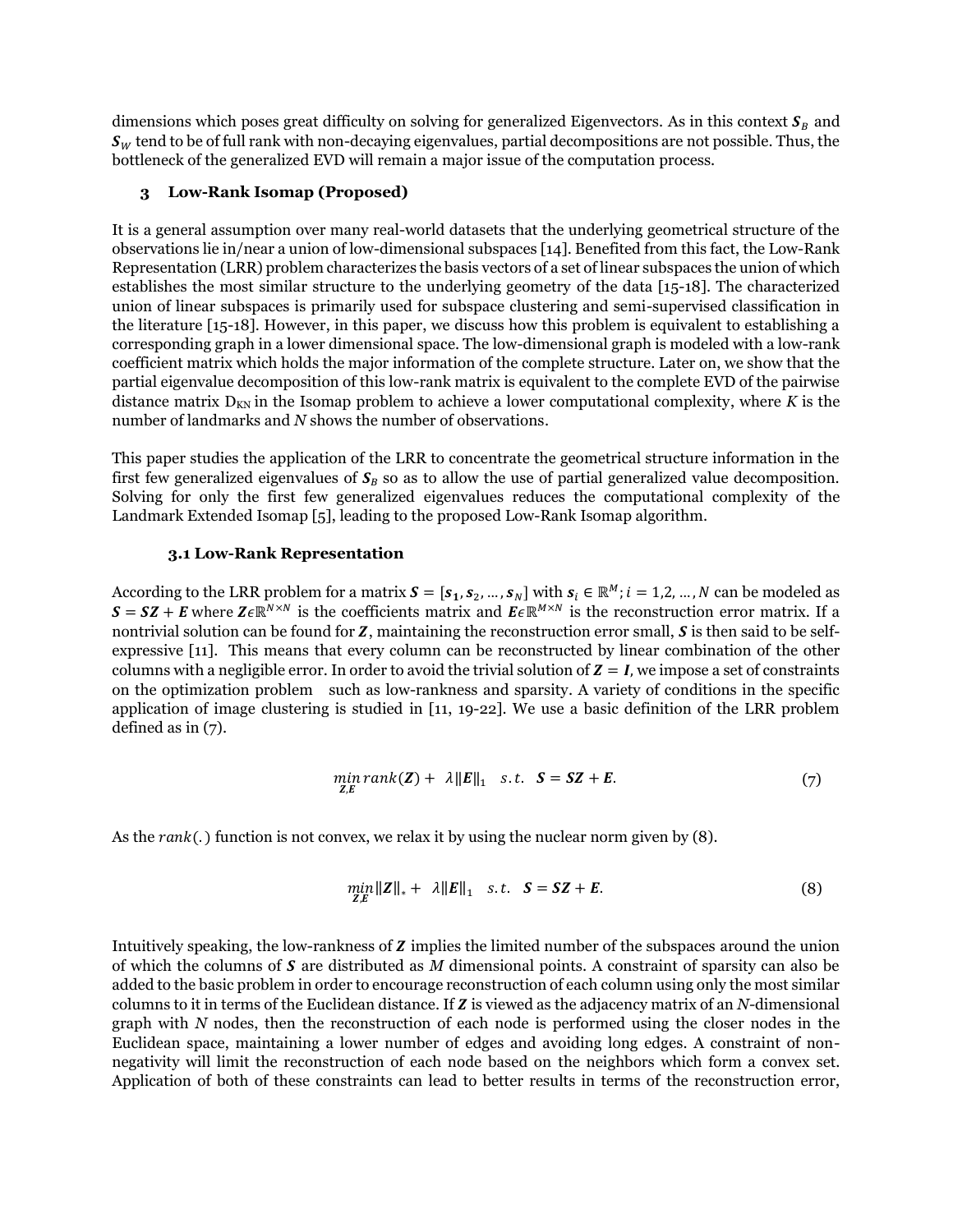preserved information through the low-rank mapping, and the final approximated rank of  $Z$  [11, 19, 20]. Therefore, the optimization problem is written as in (9).

$$
\min_{Z,E} \|Z\|_{*} + \beta \|Z\|_{1} + \lambda \|E\|_{1} \quad s.t. \quad S = SZ + E, Z \ge 0. \tag{9}
$$

This problem can be solved using the Adaptive Direction of Multipliers Methods (ADMM) [23]. Derivation of the recursive update formulas are presented in the following.

#### **3.2 Numerical Optimization of LRR Problem**

The auxiliary variable  $J \in \mathbb{R}^{N \times N}$  is introduced along with an extra condition as

$$
\min_{Z,J,E} \|J\|_{*} + \beta \|Z\|_{1} + \lambda \|E\|_{1} \quad s.t. \quad S = SZ + E, Z = J, J \ge 0. \tag{10}
$$

The solution of (10) is equivalent to minimizing the augmented Lagrangian function given by (11), in which  $M_1$ and  $M_2$  are the Lagrangian Multipliers. In order to minimize the Lagrangian function, it is assumed that all variables except one are constant where the unimodal optimizations here will result in closed-form solutions. The recursive formula for updating *Z* is given by (12).

$$
\mathcal{L}(J, Z, E, M_1, M_2) = ||Z||_* + \lambda ||J||_1 + \beta tr(Z \times_n \mathbf{L} \times_n Z^T) + \gamma ||E||_1 + \langle M_1, Y - YZ - E \rangle \tag{11}
$$
  
+  $\langle M_2, Z - J \rangle + \frac{\mu}{2} (||Y - YZ - E||_F^2 + ||Z - J||_F^2)$   

$$
Z_{k+1} = \Theta_{(\eta_1)^{-1}}(Z_k - \nabla_Z q(Z_k)/\eta_1) \tag{12}
$$

Where **Z** is updated using (14) and  $\nabla_z q(\mathbf{Z}_k)$  is the gradient of  $q(\mathbf{Z})$  defined by (13) and  $\Theta_{\varepsilon}(A)$  is the Singular Value Thresholding (SVT) function of *A* introduced by (14) [24].

$$
q(\mathbf{Z}) = \frac{\mu}{2} \left\| \mathbf{S} - \mathbf{S} \mathbf{Z} - \mathbf{E}_k + \frac{1}{\mu} \mathbf{M}_1^k \right\|_F^2 + \frac{\mu}{2} \left\| \mathbf{Z} - \mathbf{J}_k + \frac{1}{\mu} \mathbf{M}_2^k \right\|_F^2
$$
(13)

$$
\Theta_{\varepsilon}(A) = U \mathcal{S}_{\varepsilon}(\Sigma) V^T, \tag{14}
$$

Where  $S_{\varepsilon}(x)$  is a soft thresholding function defined as in (15).

$$
S_{\varepsilon}(x) = sgn(x) \max(|x| - \varepsilon, 0). \tag{15}
$$

In [24], it is proved that the given closed-form solution is valid as far as the following condition is satisfied in (16).

$$
\eta_1 > \mu(1 + \|S\|_2^2). \tag{16}
$$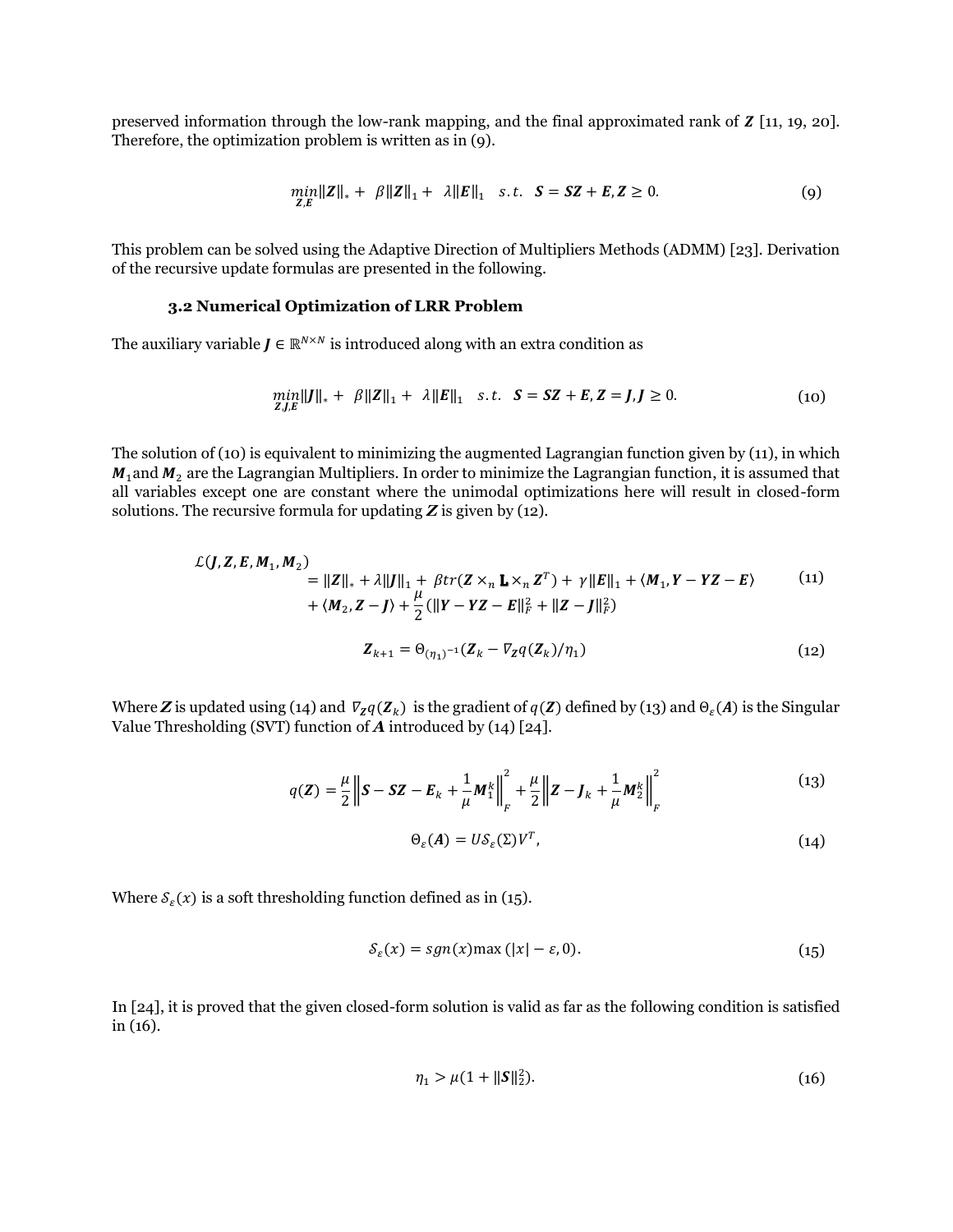Updating **J** and **E** is then performed using (17) to (20) by using the same definition of  $S_{\varepsilon}(x)$ .

$$
\min_{J \ge 0} \lambda ||J||_1 + \frac{\mu}{2} \left||J - (Z + \frac{1}{\mu} M_2)\right||_F^2, \tag{17}
$$

$$
J_{k+1} = \max \{ \mathcal{S}_{\frac{\lambda}{\mu}} \Big( Z_{k+1} + \frac{1}{\mu} M_2^k \Big), 0 \},\tag{18}
$$

$$
\min_{E} \gamma ||E||_{1} + \frac{\mu}{2} ||E - (S - SZ + \frac{1}{\mu} M_{1}^{k})||_{F}^{2},
$$
\n(19)

$$
E_{k+1} = S_{\frac{\gamma}{\mu}}(S - SZ + \frac{1}{\mu}M_1^k).
$$
 (20)

Updating the Lagrangian multiplier is performed at the end of each recursion cycle as follows [25].

$$
M_1^{k+1} = M_1^k + \mu_k (S - SZ_{k+1} - E_{k+1}),
$$
\n(21)

$$
M_2^{k+1} = M_2^k + \mu_k (Z_{k+1} - J_{k+1}), \tag{22}
$$

$$
\mu_{k+1} = \min(\mu_{max}, \rho_k \mu_k), \tag{23}
$$

Where  $\rho_k$  is given in (24).

$$
\rho_k = \begin{cases} \rho_{0,i} f \max\{\eta_1 \| Z_{k+1} - Z_k \|, \mu_k \| J_{k+1} - J_k \|, \mu_k \| E_{k+1} - E_k \| \} \leq \varepsilon_2 \\ 1 \end{cases} \tag{24}
$$

The convergence criteria are given by the two conditions in Eq. (25) and (26).

$$
\frac{\|S - SZ_{k+1} - E_{k+1}\|}{\|S\|} < \varepsilon_1 \tag{25}
$$

$$
\max \left\{ \eta_1 || \mathbf{Z}_{k+1} - \mathbf{Z}_k ||, \ \mu_k || \mathbf{J}_{k+1} - \mathbf{J}_k ||, \ \mu_k || \mathbf{E}_{k+1} - \mathbf{E}_k || \right\} \le \varepsilon_2. \tag{26}
$$

All the undefined values are constant hyperparameters which must be tuned according to the application. In this work, the assigned values in the experiments are presented in Section 4.

#### **3.3 Partial Generalized Eigenvalue Decomposition**

The Isomap algorithm is computationally burdened by two stages of  $N^3$  complexity order. The first stage is the establishment of the full graph on the data points with weighted edges. The complexity is reduced by establishing a graph based on a set of landmarks selected as the centroids of the K-means algorithm [5]. The second stage belongs to the computation of the generalized EVD in (6) with the complexity order of  $N^3$ , which can be sidestepped by applying a low-rank projection on the matrix  $S_B$ . As a result of substituting  $S_B$ with its low-rank version  $Z_B$ , we will be able to perform partial generalized EVD in the maximization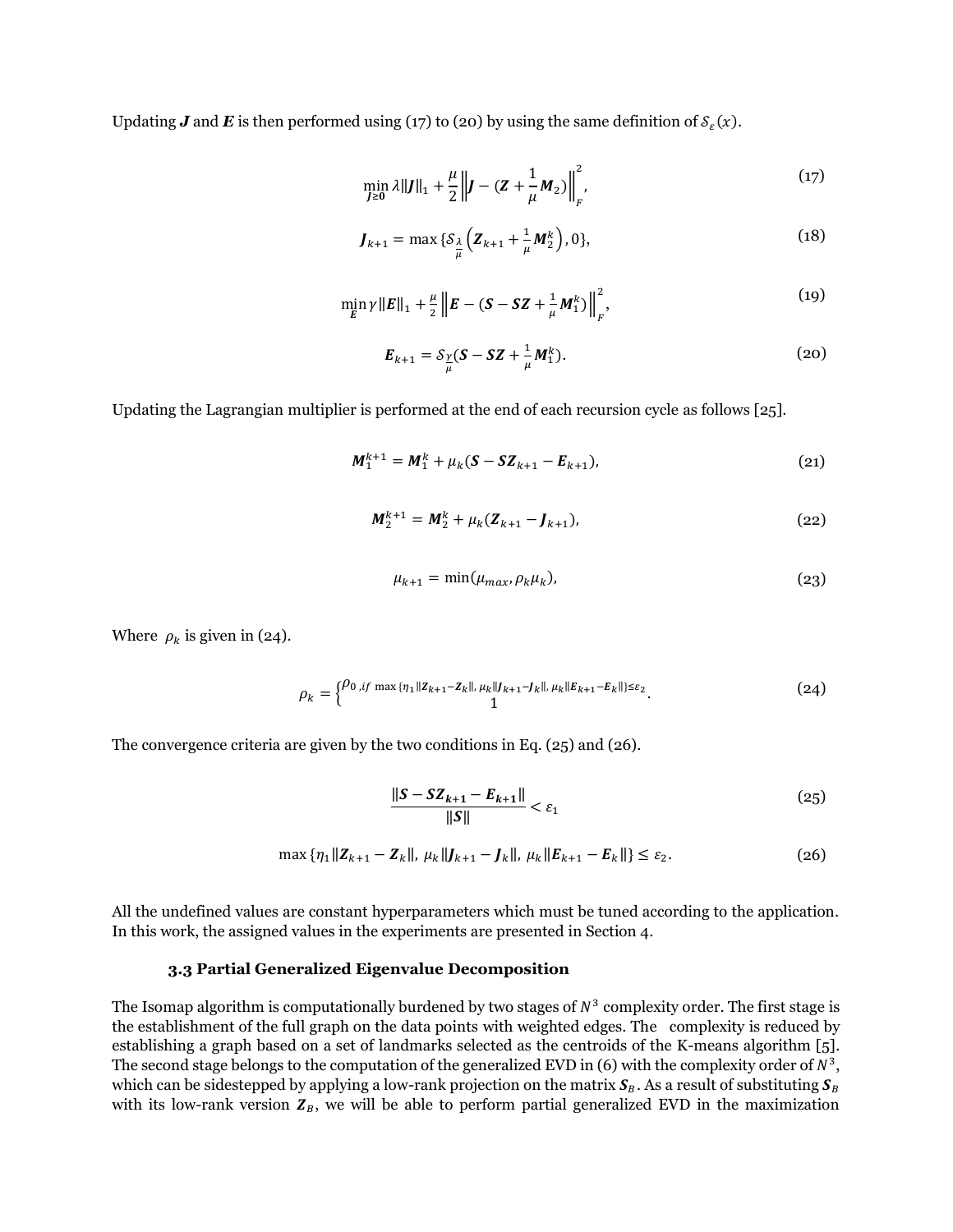problem of (6) by solving for the projection matrix  $W \in \mathbb{R}^{M \times m}$ . Here, M shows the dimensionality of the ambient space and *m* is the dimensionality of the low-dimensional space, to which the data points are transferred using the Isomap algorithm.

We argue that the aim of computational complexity reduction in (6) is achieved by sole decomposition of  $S_B$  due to the theorem of matrix rank under multiplication. On the other hand, the generalized EVD of  $S_B$ and  $\bm S_W$  equals to the plain EVD of  $\bm S_W^\dagger \bm S_B$  with  $^+$  denoting the generalized rank preserving inverse operator [12]. By the notion of rank theorem and assuming the rank is preserved under inversion and generalized inversion [12], the generalized EVD on  $S_B$  and  $S_W$  can be reduced to the partial generalized EVD on the lowrank counterpart of  $S_B$ , namely  $Z_B$  and the full-rank  $S_W$ . The computation must be performed by solving for a number of generalized eigenvalues equal to the reduced rank of *ZB*. the Fast-Isomap is summarized in Alg. 1.

**Algorithm 1.** Low-Rank Isomap

Input:  $X \in \mathbb{R}^{N \times M}$ ,  $K_{max}$ ,  $N_C$ 

Output:  $Y \in \mathbb{R}^{N \times m}$ 

1: Initialize:  $C = [\mu 1, \mu 2, ... \mu NC]$ 

2: Optimize **C** using K-means algorithm

3: Calculate  $S_B$  and  $S_W$  using (4) and (5)

4: Decompose  $S_B = S_B Z_B + E_B$  using Algorithm 2

5: Perform sorted partial Generalized Eigenvalue Decomposition on low-rank  $S_B$  and  $S_W$  for  $m$  largest generalized eigenvalues

6: Form  $W = [w_1, w_2, ..., w_d] \in \mathbb{R}^{m \times M}$  using the corresponding generalized eigenvectors

7: Project the data into the low-dimensional space using  $y_i = Wx_i$ 

#### **Algorithm 2.** Low-Rank Projection

Input:  $S_B$ Output:  $Z_R$ 1: Initialize  $\mathbf{Z} = I_r$ ,  $\mathbf{J} = I_r$ ,  $E = 0$ ,  $M_1 = 0$ ,  $M_2 = 0$ ,  $\beta = 1.0$ ,  $\lambda = 0.02$ ,  $\mu_0 = 10^{-6}$ ,  $\mu_{max} = 10^6$ ,  $\rho_0 = 2.5$ ,  $k = 0$ ,  $\varepsilon_1 =$ 10<sup>-6</sup>, ε<sub>2</sub> = 10<sup>-2</sup>, η<sub>1</sub> Repeat until convergence: 2: Update  $\mathbf{Z}_{B}^{k+1}$  using (12) 3: Update  $J^{k+1}$  using (18) 4: Update  $E^{k+1}$  using (20) 5: Update the Lagrangian multipliers  $M_1^{k+1}$ ,  $M_2^{k+1}$ ,  $\mu$  using (21), (22), and (23) 6: Update  $\rho_{k+1}$  using (24)  $7: k = k + 1$ 8: Check convergence using (25) and (26) and stop the repetitions if converged.

A report of the computational complexity of the Alg. 1 is presented in Table 1 where *K* is the number of the landmark points, *M* is the dimensionality of the ambient space, and *m* is the dimensionality of the lowrank space or the final estimated rank of  $S_{B}$ .

**Table 1.** Computational complexity of different stages in Low-Rank Isomap.

| <b>Operation</b>                           | <b>Computational Complexity</b> |  |  |
|--------------------------------------------|---------------------------------|--|--|
| K-means                                    | O(KNM)                          |  |  |
| Calculation of $\bm{D}_{MN}$               | O(KNMlog(N))                    |  |  |
| Calculation of $S_B$ and $S_W$             | $O(NM^2)$                       |  |  |
| Low-rank representation of $S_B$           | $O(NM^2)$                       |  |  |
| Partial generalized EVD of $S_B$ and $S_W$ | $\mathcal{O}(m^3)$              |  |  |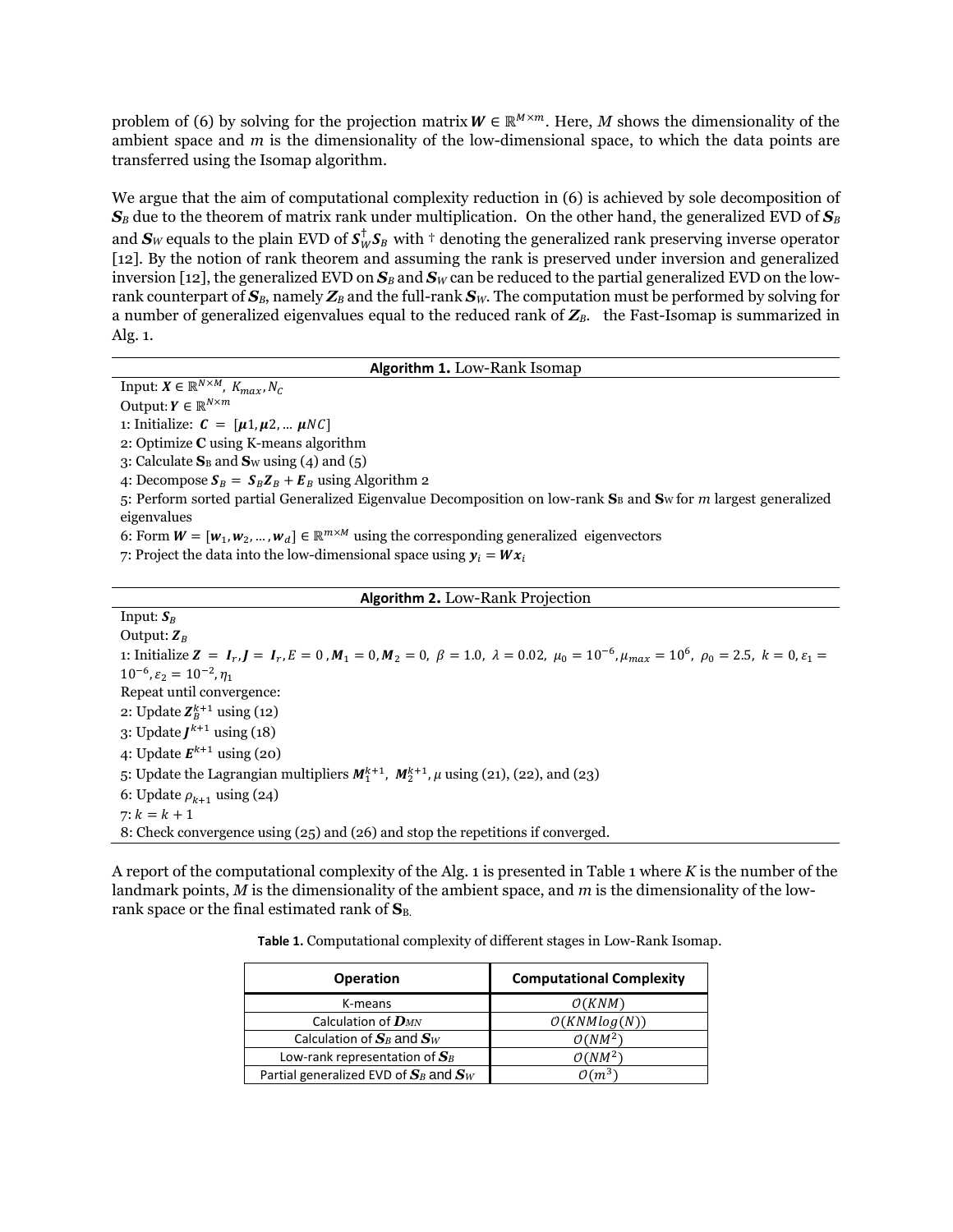The computational complexity of stages in low-rank representation of SB is presented in Table 2. Note that  $m \ll M$  and hence a reduction from  $O(M^2)$  to  $O(m^2)$  is a considerable alteration.

| <b>Operation</b>        | <b>Computational Complexity</b> |
|-------------------------|---------------------------------|
| Update $Z_{R}$          | $O(Nm^2)$                       |
| Update $I$              | $O(NM^2)$                       |
| Update $\boldsymbol{E}$ | $O(NM^2)$                       |

**Table 2.** Computational Complexity of the stages in Low-Rank Representation

In conclusion, the Low-Rank Isomap algorithm will be performed in  $O(kNM^2)$  complexity order which for high-dimensional and large datasets is considerably smaller that the complexity order of the original Isomap. We argue that the low-rank representation of  $S_B$  concentrates the information in the first few eigenvalues, resulting in a smaller final approximated dimensionality for the latent space with higher clustering accuracy therein. The performance of the proposed Low-Rank Isomap algorithm and the similar state-of-art extensions of the Isomap algorithm are presented in the following.

# **4 Experimental Results**

The Low-Rank Isomap algorithm is applied to the image datasets shown in Table 3.

|       | Reference<br>Dataset                                 |               | Number of    | Number of  |
|-------|------------------------------------------------------|---------------|--------------|------------|
|       |                                                      |               | observations | categories |
| AT&T  | (http://www.uk.research.att.com/face-database.html/) | $112\times92$ | 400          | 40         |
| Yale  | (http://cvc.yale.edu/)                               | 231×195       | 165          | 15         |
| USPS  | (https://www.kaggle.com/bistaumanga/usps-dataset)    | $16\times16$  | 20,000       | 10         |
| ETH80 | (http://yann.lecun.com/exdb/mnist/)                  | 256×256×3     | 6,560        |            |

**Table 3.** Image datasets.

AT&T dataset provide images of human faces of 40 people under gesture variations with 10 images for each. Yale dataset contains 165 GIF images of 15 subjects under lighting and gesture variations. The USPS dataset has 7291 train and 2007 test grayscale images of handwritten digits. ETH80 contains visual object images from 8 different categories including apples, cars, cows, cups, dogs, horses, pears and tomatoes from multiple views. Regarding each dataset, the algorithm faces one of the main challenges in object recognition task as well as providing natural changes in the descriptive matrices *S<sup>B</sup>* and *SW*. It is noteworthy that the images are reshaped as vectors stacked upon one another forming  $X \in \mathbb{R}^{N \times M}$ . All the experiments are performed on four AMD FX-8800 Radeon R7 CPUs with a clock rate of 2.10 GHz using MATLAB simulation environment.

In order to show the effect of LRR on the sorted normalized generalized eigenvalues of  $S_B$  and  $S_W$ , they are plotted in Fig. 1 to 4 along with the normalized generalized eigenvalues without the application of the LRR. The generalized eigenvalues tend to fall reluctantly when no low-rank projections are made. But with the application of the LRR, the majority of the signal energy is concentrated in the first few eigenvalues followed by a rapid decline. This significant fall in the absolute values, yields in accurate low-rank assumption over  $S_B$ . For instance, the rank of original  $S_B$  in AT&T dataset is approximated at 390 which is reduced to 5 after the projection. As the Yale dataset involves larger illumination variations in addition to changes in the posture, the number of considerable eigenvalues after the projection, remains larger than that in other datasets. Finally, the generalized eigenvectors corresponding to the largest eigenvalues are stacked upon the projection matrix *W* in  $y_i = Wx_i$  where  $x_i$  are data points in the ambient space and  $y_i$  are the ones in the low-rank space.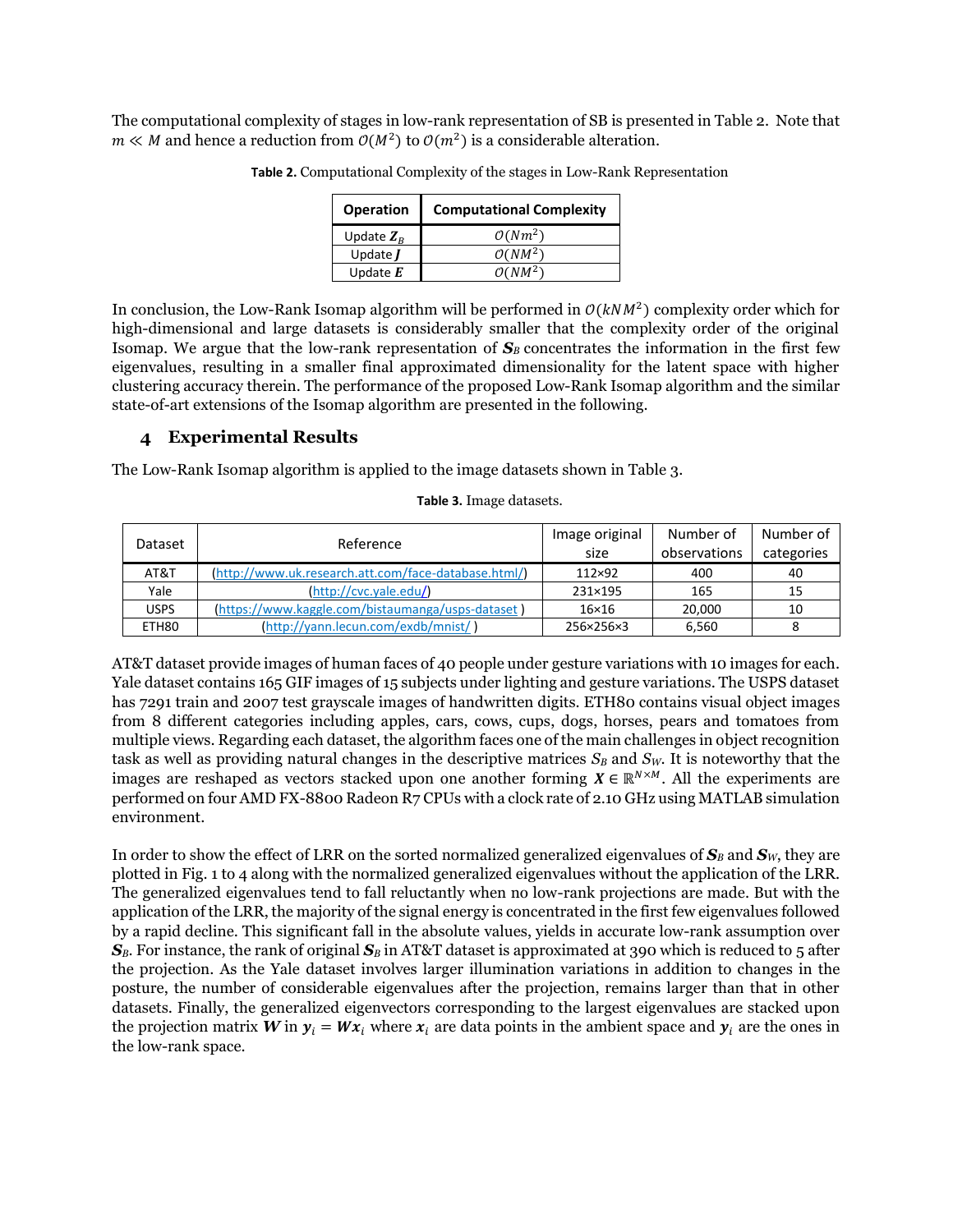

**Fig. 1** Sorted and normalized generalized eigenvalues of *S<sup>B</sup>* and *S<sup>W</sup>* in AT&T datasets with and without low-rank projection.



**Fig. 2** Sorted and normalized generalized eigenvalues of *S<sup>B</sup>* and *S<sup>W</sup>* in Yale datasets with and without low-rank projection.



**Fig. 3** Sorted and normalized generalized eigenvalues of *S<sup>B</sup>* and *S<sup>W</sup>* in USPS datasets with and without low-rank projection.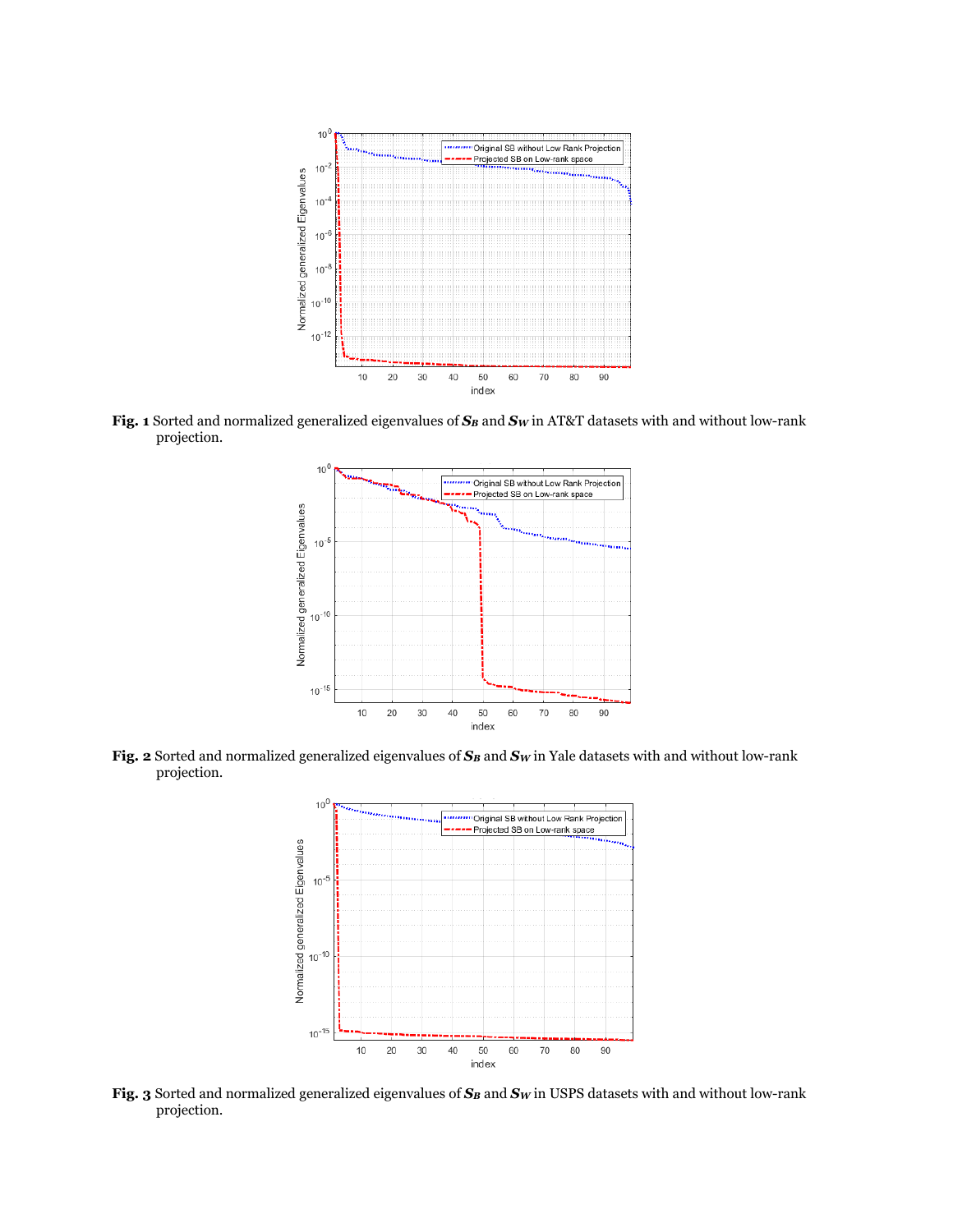

**Fig. 4** Sorted and normalized generalized eigenvalues of *S<sup>B</sup>* and *S<sup>W</sup>* in ETH-80 datasets with and without low-rank projection.

Table 4 shows the computational complexity order for the Low-Rank Isomap algorithm and several similar methods with 20 landmarks. In the former methods the majority of the computational expense is due to the generalized EVD. This burden is avoided in the Low-Rank Isomap algorithm by performing a partial EVD. Ultimately, the complexity of the Low-Rank Isomap algorithm remains noticeably smaller than the other methods when the dimensionality of the ambient space outweighs the number of observations. As N shows the number of observations, *M* is the dimensionality of the ambient space,  $K \ll N$  is the number of landmark points, and  $m \ll M$  is the dimensionality of the latent space. Hence, the Low-Rank Isomap algorithm operates with noticeably a lower complexity in high-dimensional spaces. We can see that using the Low-Rank Isomap algorithm, the accuracy is not forfeited for the computational efficiency.

| Method                            | <b>Main Stages</b>                                                                    | <b>Complexity Order</b>            |  |
|-----------------------------------|---------------------------------------------------------------------------------------|------------------------------------|--|
| <b>Low-Rank Isomap (Proposed)</b> | Landmark selection, partial path<br>calculation, low-rank projection,<br>partial GEVD | $O(KNM(1 + log(N)) + 2NM^2 + m^3)$ |  |
| Extended Clustered Isomap [5]     | Landmark selection, partial path<br>calculation, full GEVD                            | $O(KNM(1 + log(N)) + NM^2 + M^3)$  |  |
| Robust Landmark Isomap [13]       | Landmark revision, partial path<br>calculation, full GEVD                             | $O(NK^2 + KNMlog(N) + NM^2 + M^3)$ |  |
| Random Landmark Isomap [7]        | Partial path calculation, full<br><b>GEVD</b>                                         | $O(KNMlog(N) + ND^2 + M^3))$       |  |
| Isomap [7]                        | Full path calculation, full GEVD                                                      | $O(2N^3)$                          |  |

**Table 4.** Comparison of complexity orders in Isomap variants.

# **4.2 Classification**

To determine the quality of the Low-Rank Isomap algorithm in dimensionality reduction and preserving the information given in the ambient space, classification tasks are performed on the data points in the low dimensional space. The comparison is made among the Low-Rank Isomap algorithm, Extended Clustered Isomap [5], Robust Landmark Isomap [17], and Random Landmark Isomap [7] which are the state-of-art methods in the discussed setting. In order to ensure the performance is not degraded by the computational modifications, the ground level results given by the main Isomap algorithm are also presented [7].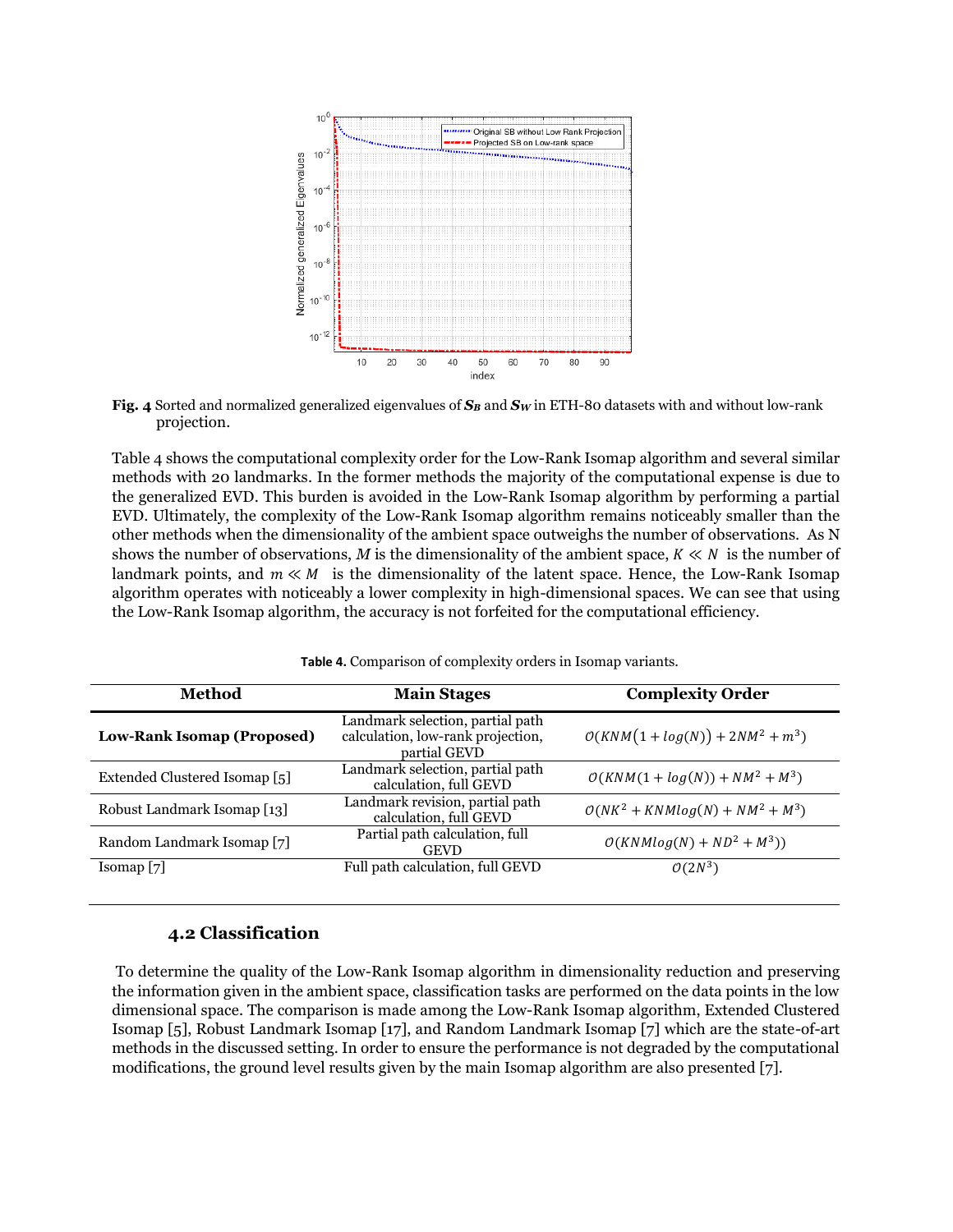Classification in the latent low-dimensional space is performed using the Fisher's Linear Discriminant Analysis [26] for all the aforementioned algorithms. All of the results are tested using leave-one-out cross validation. The reported accuracies show the rate of true predictions normalized to one. The leave-one-out cross validation accuracy is plotted against the number of landmarks in Figs. 5 to 8. It is observed that the proposed method stands well above the others in terms of accuracy.

Tables 5 and 6 shows the best achieved results of all the reference algorithms on all the datasets. The parameters according to the best achieved results are set as stated in Alg. 1 and 2.

|                               | AT&T | Yale | USPS | ETH  |
|-------------------------------|------|------|------|------|
| Low-Rank Isomap<br>(Proposed) | 98.2 | 99.8 | 94.3 | 98.5 |
| Extended Clustered Isomap [5] | 69.8 | 87.3 | 93.1 | 88.7 |
| Robust Landmark Isomap [13]   | 87.4 | 75.4 | 80.6 | 78.1 |
| Random Landmark Isomap [7]    | 71.0 | 80.2 | 66.2 | 69.8 |
| Isomap [7] (ground level)     | 82.3 | 63.1 | 71.6 | 80.9 |

**Table 5.** Best achieved accuracy percentages on selected datasets.

| Table 6. Best achieved time consumption in minutes on selected datasets. |
|--------------------------------------------------------------------------|
|--------------------------------------------------------------------------|

|                               | AT&T   | Yale  | <i>USPS</i> | ETH   |
|-------------------------------|--------|-------|-------------|-------|
| Low-Rank Isomap<br>(Proposed) | 61.2   | 11.6  | 32.2        | 18.7  |
| Extended Clustered Isomap [5] | 698.2  | 60.5  | 20.6        | 60.8  |
| Robust Landmark Isomap [13]   | 688.3  | 102.2 | 23.5        | 57.1  |
| Random Landmark Isomap [7]    | 654.4  | 55.9  | 16.9        | 48.8  |
| Isomap [7] (ground level)     | 1354.1 | 203.5 | 95.7        | 235.7 |

It is observed that the Low-Rank Isomap algorithm achieves better results in a shorter time when the dimensionality of the ambient space is large. However, when the number of observations grow the computations will become heavier as well. In the context of assessing high dimensional data and noting the substantial growth of complexity in the previous methods, they literally impractical when facing high dimensional ambient spaces. Whereas the Low-Rank Isomap algorithm grows with considerably lower complexity along with the ambient space dimensionality. In all the experiments, the Low-Rank Isomap algorithm achieves higher accuracy in a shorter time as the result of concentrating all the information in a first sorted eigenvalues and applying the partial generalized EVD approach.

The number of landmarks plays a crucial role in the pairwise distances and relative locations. A certain number of landmarks are needed in order to be able to approximate the geodesic with an acceptable error. With fewer landmarks, the global structure will not be recovered at all, whereas adding redundant landmarks would cost the computational efficiency with no gain in the geodesic estimation and hence classification accuracy. In these experiments, the accuracy tends to fluctuate merely below the best achieved result when the number of landmarks is increased beyond a certain level. Figs. 5 to 8 illustrate the changes in the accuracy versus the increase in the number of landmarks for all the four datasets and the state-of-art methods.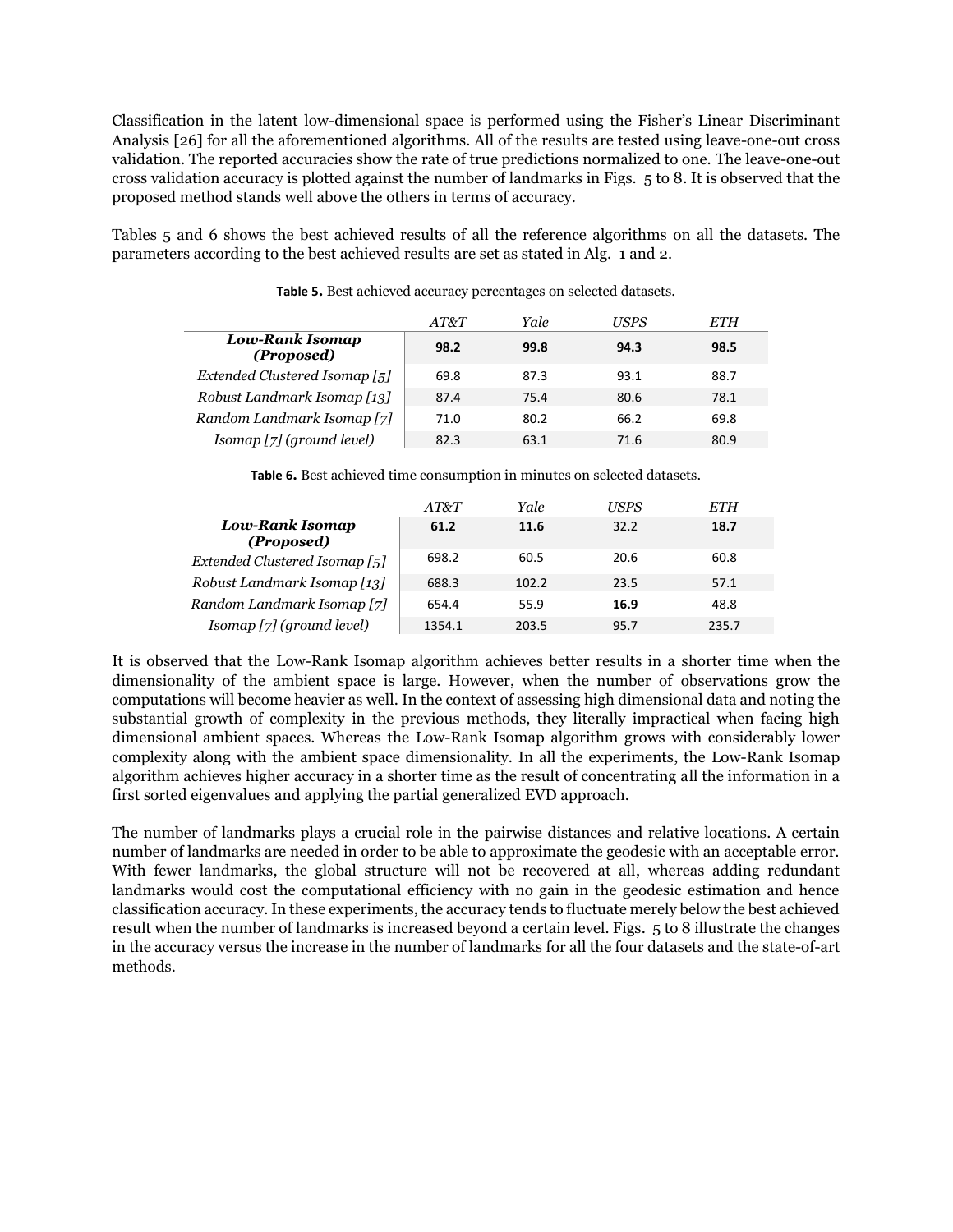

**Fig. 5** Comparison of classification (FLDA and leave-one-out cross-validation) accuracy versus the number of landmarks in AT&T datasets in Low-Rank Isomap (Proposed), Extended Clustered Isomap [5], Random Landmark Isomap [7], and Robust Landmark Isomap [13]. The dimensionality of the latent space equals to two.



**Fig. 6** Comparison of classification (FLDA and leave-one-out cross-validation) accuracy versus the number of landmarks in Yale datasets in Low-Rank Isomap (Proposed), Extended Clustered Isomap [5], Random Landmark Isomap [7], and Robust Landmark Isomap [13]. The dimensionality of the latent space equals to two.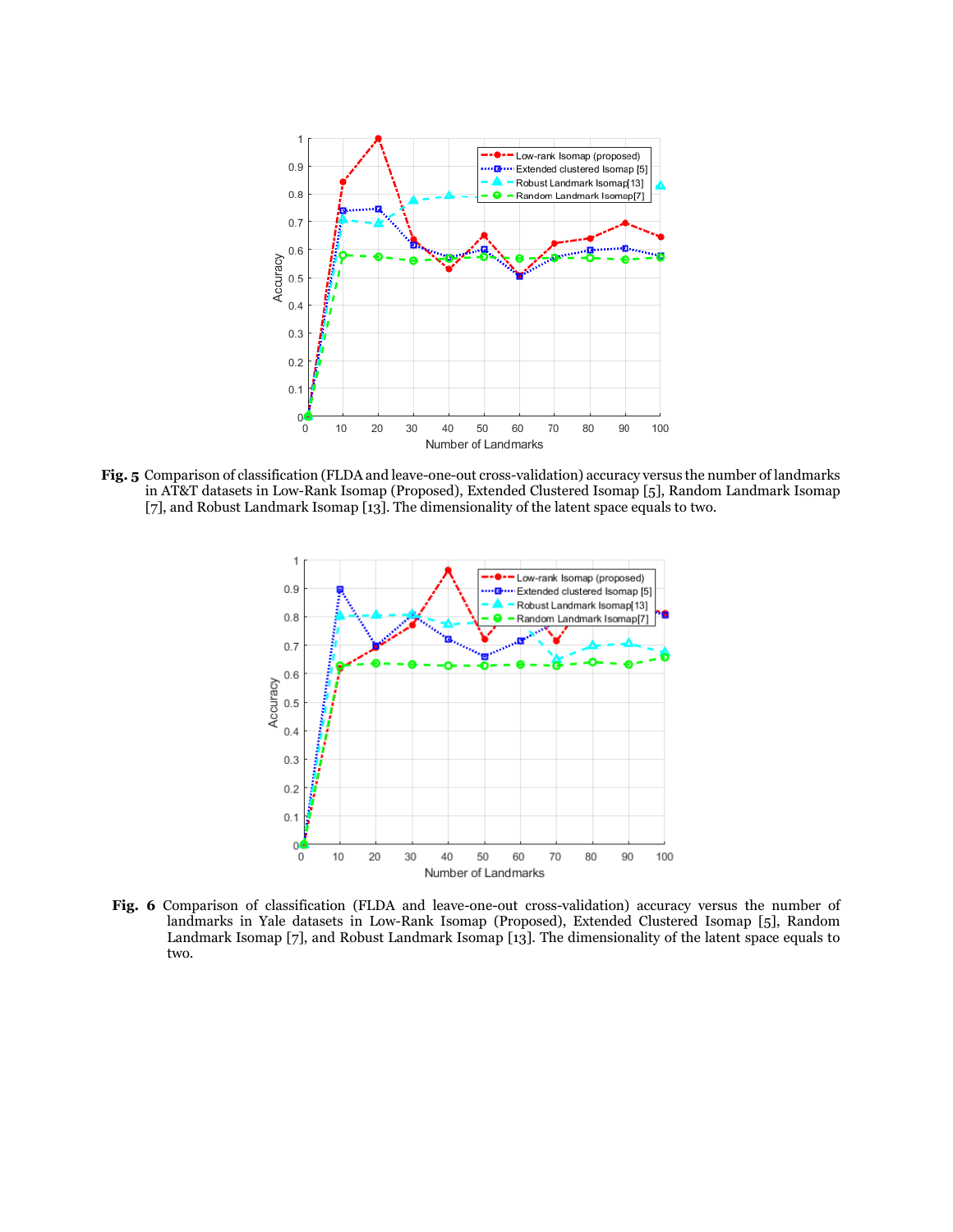

**Fig. 7** Comparison of classification (FLDA and leave-one-out cross-validation) accuracy versus the number of landmarks in USPS datasets in Low-Rank Isomap (Proposed), Extended Clustered Isomap [5], Random Landmark Isomap [7], and Robust Landmark Isomap [13]. The dimensionality of the latent space equals to two.



**Fig. 8** Comparison of classification (FLDA and leave-one-out cross-validation) accuracy versus the number of landmarks in ETH datasets in Low-Rank Isomap (Proposed), Extended Clustered Isomap [5], Random Landmark Isomap [7], and Robust Landmark Isomap [13]. The dimensionality of the latent space equals to two.

Figs. 9 to 12 demonstrate the performance under growing number of dimensions in the latent space. It is observed that the performance of the Low-Rank Isomap algorithm is highly maintained with varying latent space dimensionality.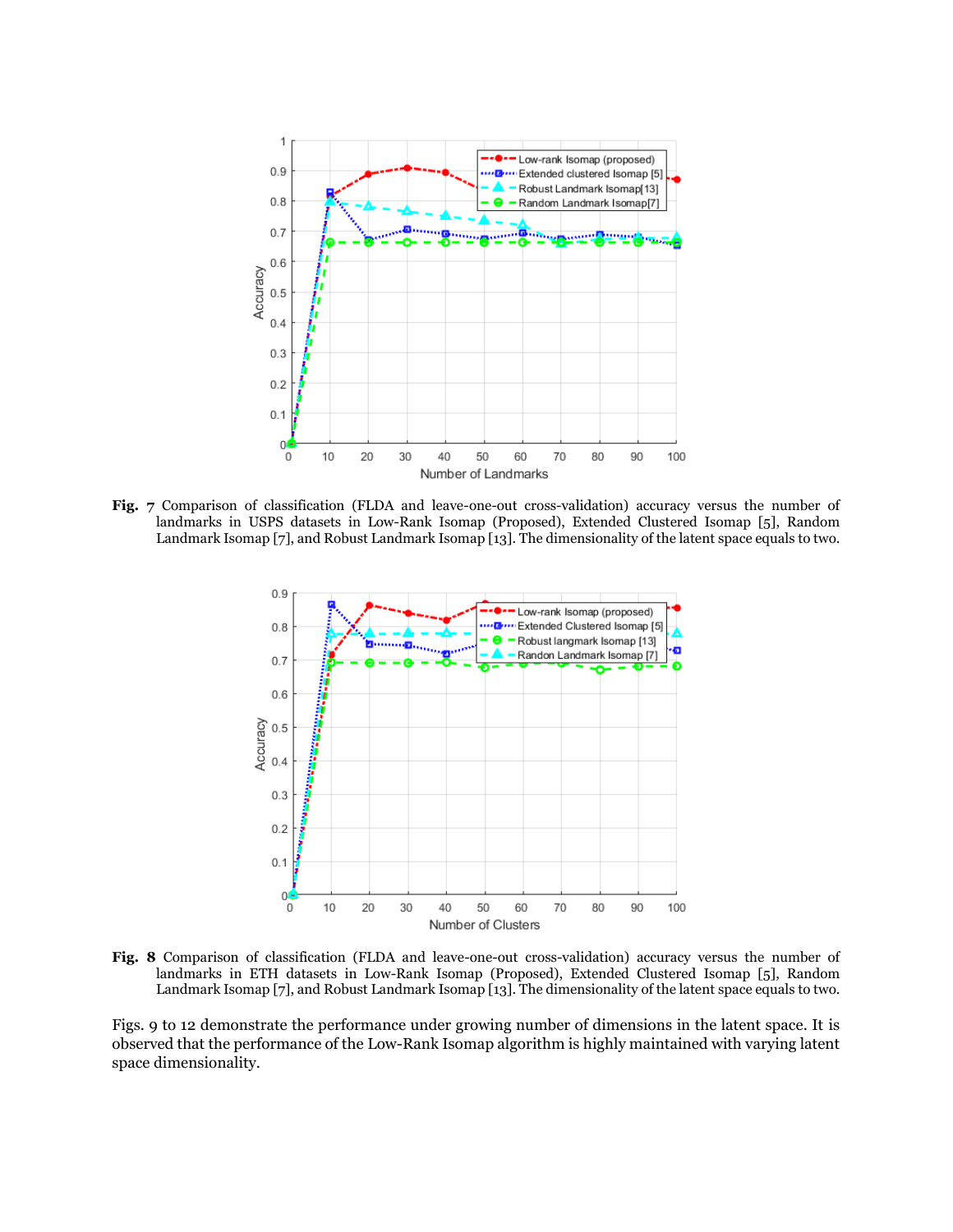

**Fig. 9** Comparison of classification (FLDA and leave-one-out cross-validation) accuracy versus the latent space dimensionality in AT&T dataset in Low-Rank Isomap (Proposed), Extended Clustered Isomap [5], Random Landmark Isomap [7], and Robust Landmark Isomap [13]. The number of landmarks equals to 20.



**Fig. 10** Comparison of classification (FLDA and leave-one-out cross-validation) accuracy versus the latent space dimensionality in Yale dataset in Low-Rank Isomap (Proposed), Extended Clustered Isomap [5], Random Landmark Isomap [7], and Robust Landmark Isomap [13]. The number of landmarks equals to 20.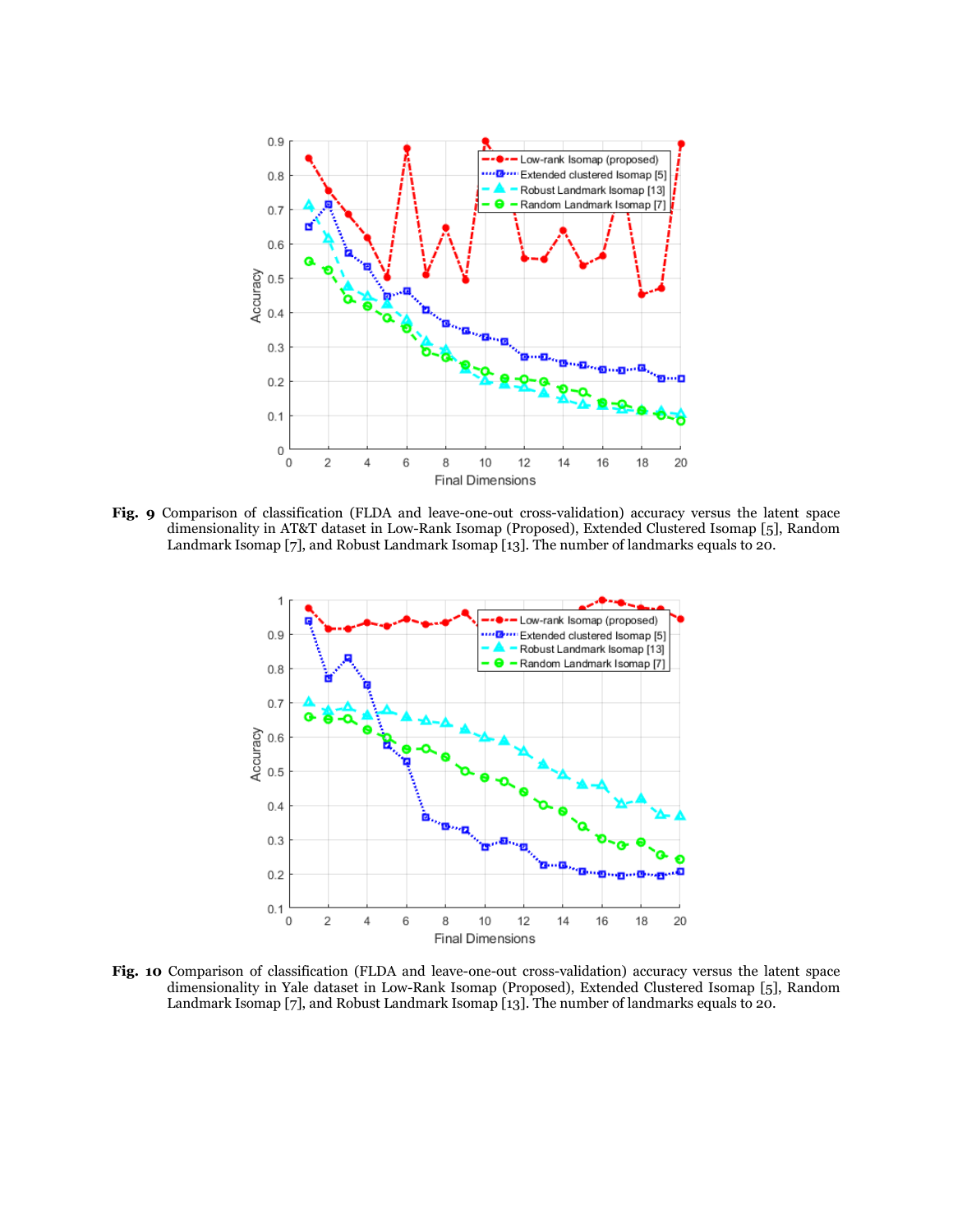

**Fig. 11** Comparison of classification (FLDA and leave-one-out cross-validation) accuracy versus the latent space dimensionality in USPS dataset in Rank Isomap (Proposed), Extended Clustered Isomap [5], Random Landmark Isomap [7], and Robust Landmark Isomap [13]. The number of landmarks equals to 20.



**Fig. 12** Comparison of classification (FLDA and leave-one-out cross-validation) accuracy versus the latent space dimensionality in ETH80 dataset in Low-Rank Isomap (Proposed), Extended Clustered Isomap [5], Random Landmark Isomap [7], and Robust Landmark Isomap [13]. The number of landmarks equals to 20.

When allowing the latent space dimensionality to rise, the Low-Rank Isomap algorithm preserves its performance due to the attenuation of the changes in irrelevant and redundant directions that provide no useful information for the final classification. On the contrary, the previous methods fall in performance,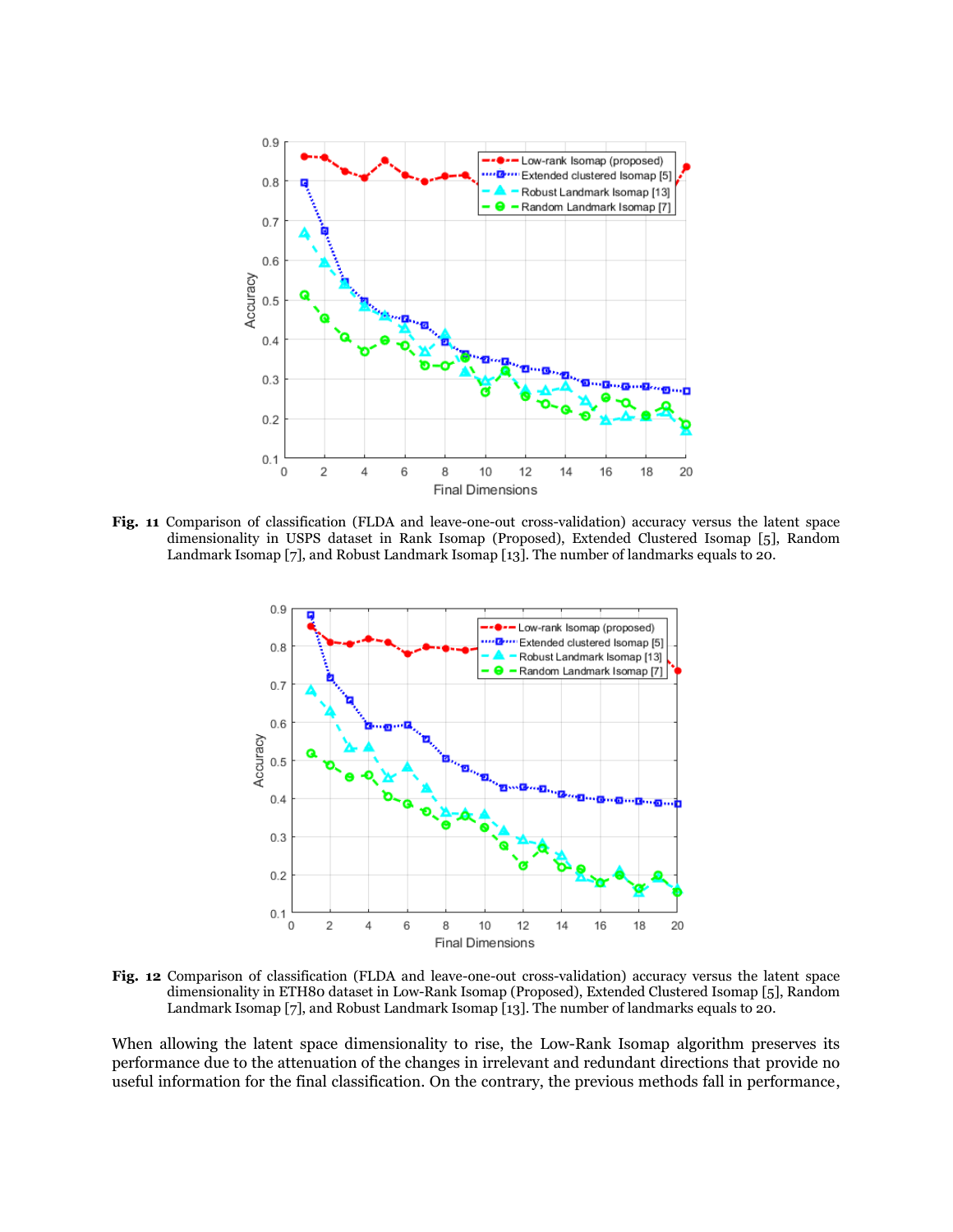when the dimensionality of the latent space increases. This, in turn, blocks the application of such methods when the latent space dimensionality is not arbitrarily chosen.

# **5 Conclusion**

In this paper, the practical issues of implementing Isomap as a commonly used non-linear dimensionality reduction method were discussed. We accordingly introduced the Low-Rank Isomap algorithm. In order to reduce the computational complexity of Isomap, the graphical distance, as an approximation of the geodesic, was computed based on a set of landmarks identified by the centroids of the K-mean algorithm. To enhance the distinguishability of the data points, a partial generalized EVD was performed on withinclass and between-class variances after projection of the dataset onto a low-rank space. Some experiments were conducted to compare the Low-Rank Isomap algorithm with other state-of-art extensions of Isomap. Using the proposed Low-Rank Isomap algorithm, the computational complexity of Isomap was reduced from  $O(2N^2)$  to  $O(NM^2)$  (*M* is the dimensionality of the ambient space and *N* is the number of observations). As a result of concentrating the information along a few directions is the eigenspace, the accuracy of classification with leave-one-out cross validation was increased in all the experiments. Thus, the Low-Rank Isomap algorithm could be applied on datasets with larger numbers of observations from higher dimensional measurement spaces, maintaining a higher classification accuracy in the latent space. The best achieved results stand above 95%, which shows the superiority of the proposed method over the similar state-of-art counterparts.

# **6 References**

[1] Hanan Samet (2006). Foundations of Multidimensional and Metric Data Structures. Francisco CA United States: Inc.340 Pine Street, Sixth FloorSan.

[2] Xiaoming Huo, Xuelei Ni, and Andrew Smith (2008). A Survey of Manifold-Based Learning Methods. *Recent Advances in Data Mining of Enterprise Data*.

[3] Arta Jamshidi, Michael Kirby, Dave Broomhead (2011). Geometric Manifold Learning. *IEEE Signal Processing Magazine*. vol. 28, no. 2, pp. 69-76.

[4] Flora S. Tsai, Kap Luk Chan (2007). Dimensionality reduction techniques for data exploration. *IEEE International Confrence on information, communication, and signal processing*, pp. 1-5.

[5] Manazhy Rashimi, Praveen Sankaran (2019). Optimal landmart point selection using clustering for manifold modeling and data classification. *Springer Journal of Classification*. vol. 36, no. 1. pp. 94–112

[6] Sam Roweis, Lawrence Saul (2000). Nonlinear dimensionality reduction by locally linear embedding. *Science, vol. 290, no. 5500*, pp. 2323–2326.

[7] Vin de Silva, Joshua B. Tenenbaum (2003). Global versus local methods in nonlinear dimensionality reduction. *Advances in neural information processing systems*, 705–712.

[8] Burfield, C. (2013). Floyd-warshall algorithm*.* Massachusetts : Massachusetts Institute of Technology.

[9] Yoshua Bengio, Jean-Franc ois Paiement, Pascal VincentOlivier Delalleau, Nicolas Le Roux and Marie Ouimet (2004). Out-of-sample extensions for lle, isomap, mds, eigenmaps, and spectral clustering. *Advances in Neural Information Processing Systems, vol. 16*, pp. 177–184.

[10] Ming-Hsuan Yang (2002). Face recognition using extended isomap. *IEEE Proceedings international conference on image processing*, p. 111-117.

[11] Chong Penga, Zhao Kang, Qiang Cheng (2017). Integrating feature and graph learning with low-rank representation. *Elsevier journal of Neurocomputing*, 106-116.